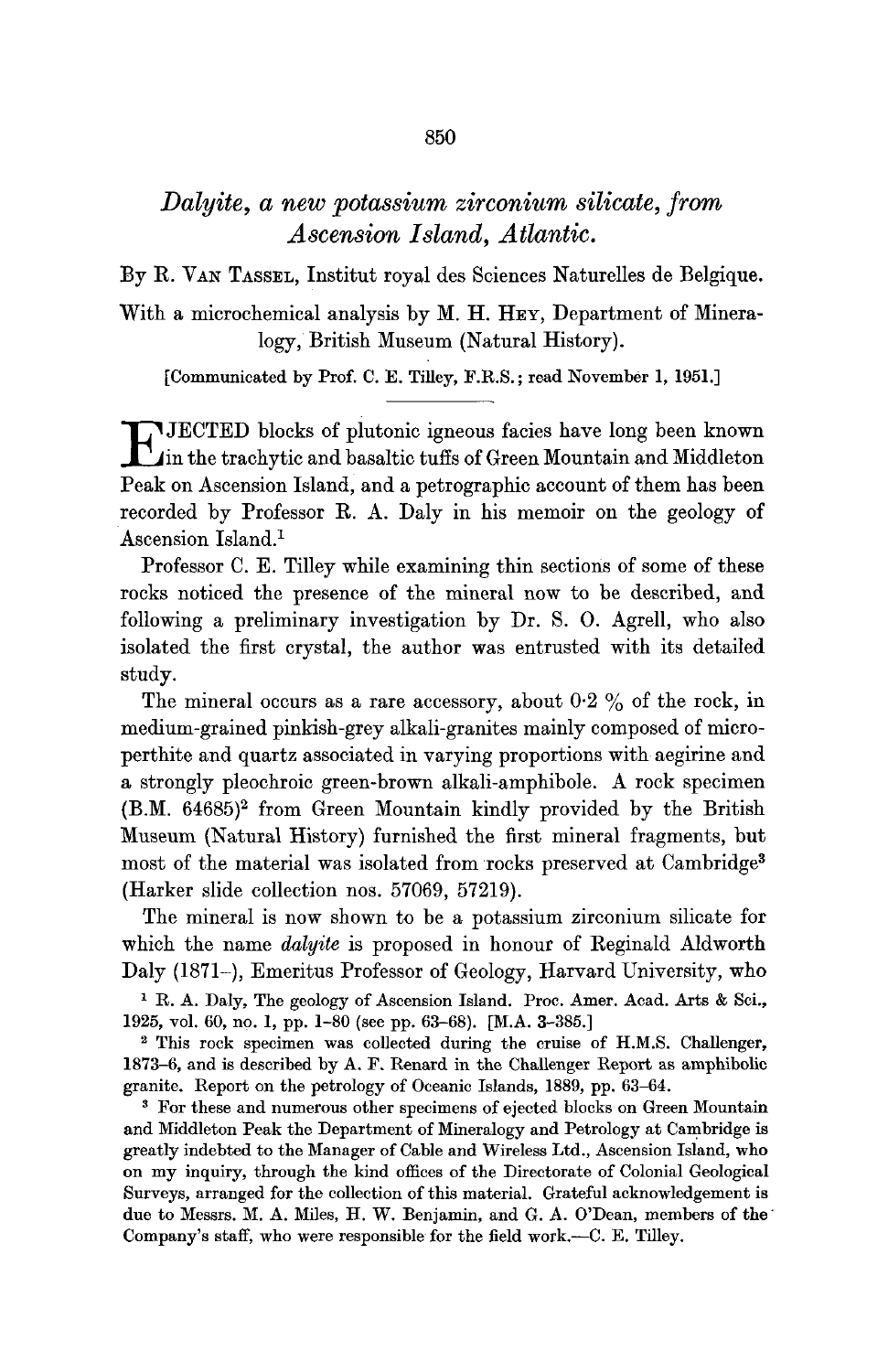has contributed so much to our knowledge of the geological structure and petrology of Ascension Island.

Rough crushing of the rather friable rock, concentration with suitable heavy liquids, and careful hand-picking under the microscope provided about 100 mg. of pure material.

Dalyite forms colourless, completely transparent, triclinic crystals ranging  $0.1-0.5$  mm. in size, with short prismatic habit and vitreous lustre. Cleavage directions are observed and twinning is not uncommon. The hardness is about  $7\frac{1}{2}$ , the mineral just scratching quartz. The principal properties of dalyite are described below under separate headings.

#### *Unit cell.*

The unit cell of dalyite was determined from X-ray photographs using copper radiation with a nickel filter. A small crystal  $0.25 \times 0.3 \times$ 0.35 mm. in size, of which fig. 1A is a true representation, was mounted in a Weissenberg camera of 3 cm. radius and having  $2^\circ$  rotation for 1 mm. traverse. The well-developed prism was set parallel to the rotation axis of the instrument. The equatorial layer was recorded with a normal beam photograph and the first and third layer-lines with equiinclination photographs. As the reciprocal net constructed from the zero layer-line photograph is non-orthogonal and as adjacent layer-lines do not superpose on it, triclinic symmetry is at once revealed. The cell constants have been chosen in order to give the smallest cell as nearly orthogonal as possible and to satisfy the conventional rule,  $c < a < b$ ,  $\alpha$  and  $\beta$  obtuse.<sup>1</sup> From the third layer-line, the oscillation photograph gave c 7.00 Å. The reciprocal cell constants, obtained from Weissenberg photographs, are: for the equatorial layer-line  $a^*$  0.236,  $b^*$  0.219, and  $\gamma^*$  71 $\frac{1}{6}$ ; for the first layer-line, with beam inclination  $\mu$  6° 20',  $a^*$  0.235,  $b^*$  0.218, and  $\gamma^*$  72<sup>1</sup>/<sub>2</sub><sup>o</sup>; and for the third, with inclination  $\mu$  19<sup>°</sup> 20',  $a^*$  0.233,  $b^*$  0.218, and  $\gamma^*$  72°. From these data were deduced the average values  $a^* 0.235$ ,  $b^* 0.218$ , and  $\gamma^* 72^{\circ}$ . Graphically the following constants were also obtained:  $c^*$  0.259,  $\alpha^*$  68°, and  $\beta^*$  62°.

The Bravais cell constants, calculated from the preceding data, are a 7.51, b 7.73, c 7.00 Å.,  $\alpha$  106°,  $\beta$  113<sup>1</sup>/<sub>2</sub>°, and  $\gamma$  99<sup>1</sup>/<sub>2</sub>°. The accuracy for the linear values is  $\pm 1\%$  and for the angles  $+1^{\circ}$ . The calculated volume of this unit cell is 341  $\AA^3$ . As the specific gravity determined on the same crystal, by suspension in liquids of known density, is  $2.84 \pm 0.02$ , the calculated molecular weight, or a multiple of it, is about 582.

<sup>1</sup> J. D. H. Donnay, Rules for the conventional orientation of crystals. Amer. Min., 1943, vol. 28, pp. 313-328. [M.A. 9-140.]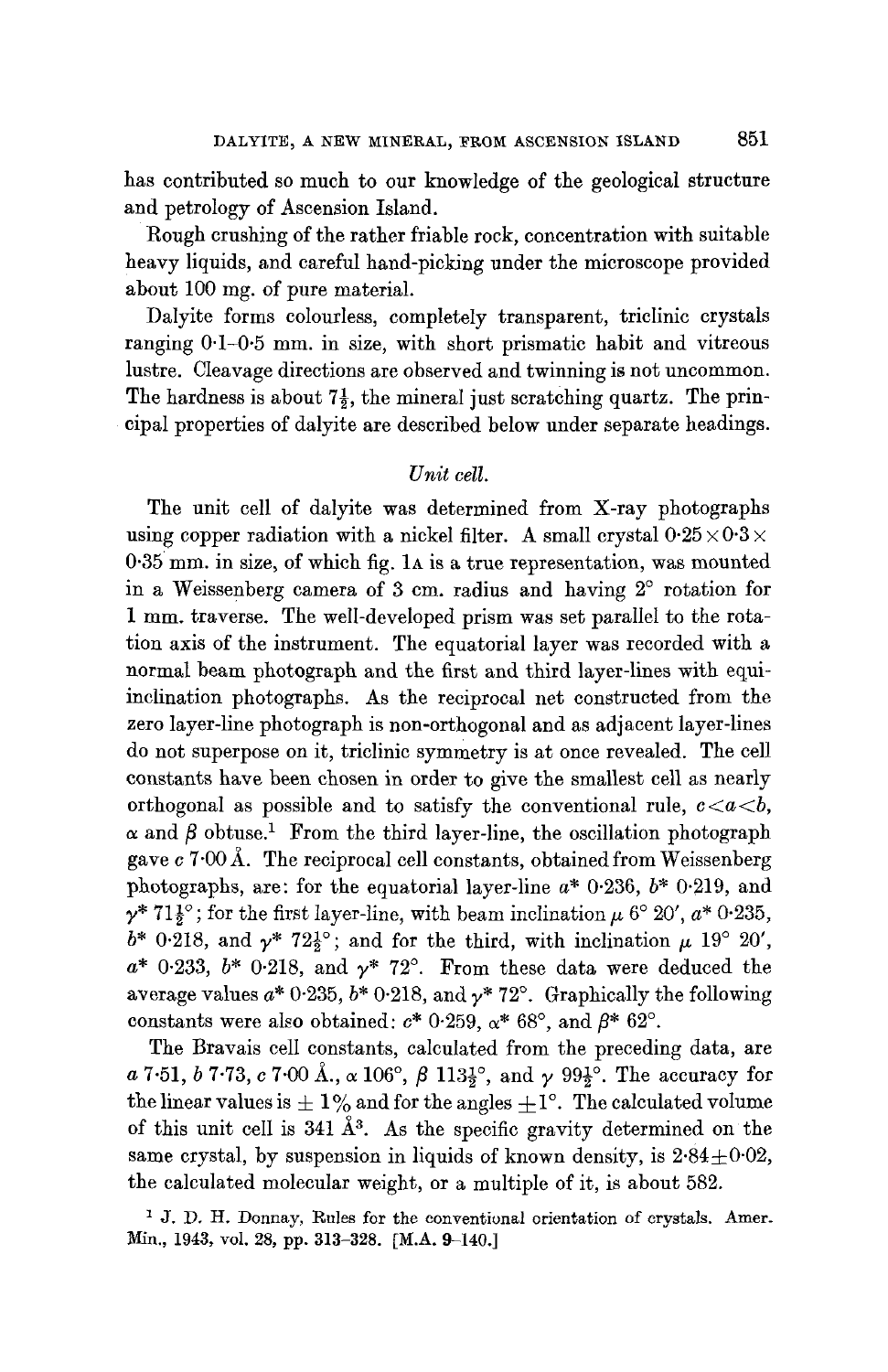### *Morphology.*

Twenty-three crystals, all of incomplete crystallographic outline, were measured on the two-circle goniometer. Confirming the triclinic character shown by X-rays, a centre is the only element of symmetry observed. Hence the crystal class is  $\overline{1}$  and the space-group  $P\overline{1}$ . The unit cell



FIG. 1. Top and side views of dalyite crystals in true representation. A,  $0.25 \times 0.3 \times$ 0.35 mm.; B,  $0.25 \times 0.45 \times 0.5$  mm.

deduced from X-ray data served for the assignment of the face indices. Sixteen crystal-forms were identified ; they are tabulated below together with the frequency of their observed occurrence:

| \n $\{100\}$ \n           | \n $\{001\}$ \n            | \n $\{\overline{101}\}$ \n | \n $\{110\}$ \n            | \n $\{\overline{100}\}$ \n | \n $\{\overline{120}\}$ \n | \n $\{\overline{111}\}$ \n |                            |
|---------------------------|----------------------------|----------------------------|----------------------------|----------------------------|----------------------------|----------------------------|----------------------------|
| \n $\{011\}$ \n           | \n $\{101\}$ \n            | \n $\{\overline{111}\}$ \n | \n $\{\overline{121}\}$ \n | \n $\{\overline{111}\}$ \n | \n $\{\overline{011}\}$ \n | \n $\{\overline{102}\}$ \n | \n $\{\overline{012}\}$ \n |
| \n $\{\overline{22}\}$ \n | \n $\{\overline{21}\}$ \n  | \n $\{\overline{111}\}$ \n | \n $\{\overline{011}\}$ \n | \n $\{\overline{002}\}$ \n | \n $\{\overline{012}\}$ \n |                            |                            |
| \n $\{\overline{22}\}$ \n | \n $\{\overline{23}\}$ \n  | \n $\{\overline{24}\}$ \n  | \n $\{\overline{011}\}$ \n | \n $\{\overline{002}\}$ \n | \n $\{\overline{012}\}$ \n |                            |                            |
| \n $\{\overline{24}\}$ \n | \n $\{\overline{011}\}$ \n | \n $\{\overline{022}\}$ \n | \n $\{\overline{011}\}$ \n |                            |                            |                            |                            |

The frequency figures have only a limited value as all the measured crystals were broken fragments. Whenever more or less complete, the crystals show short-prismatic habit. The form  $\{\bar{1}01\}$  is most frequent and produces also large faces with excellent reflection. This behaviour suggests another choice for the z-axis and the assignment of (001}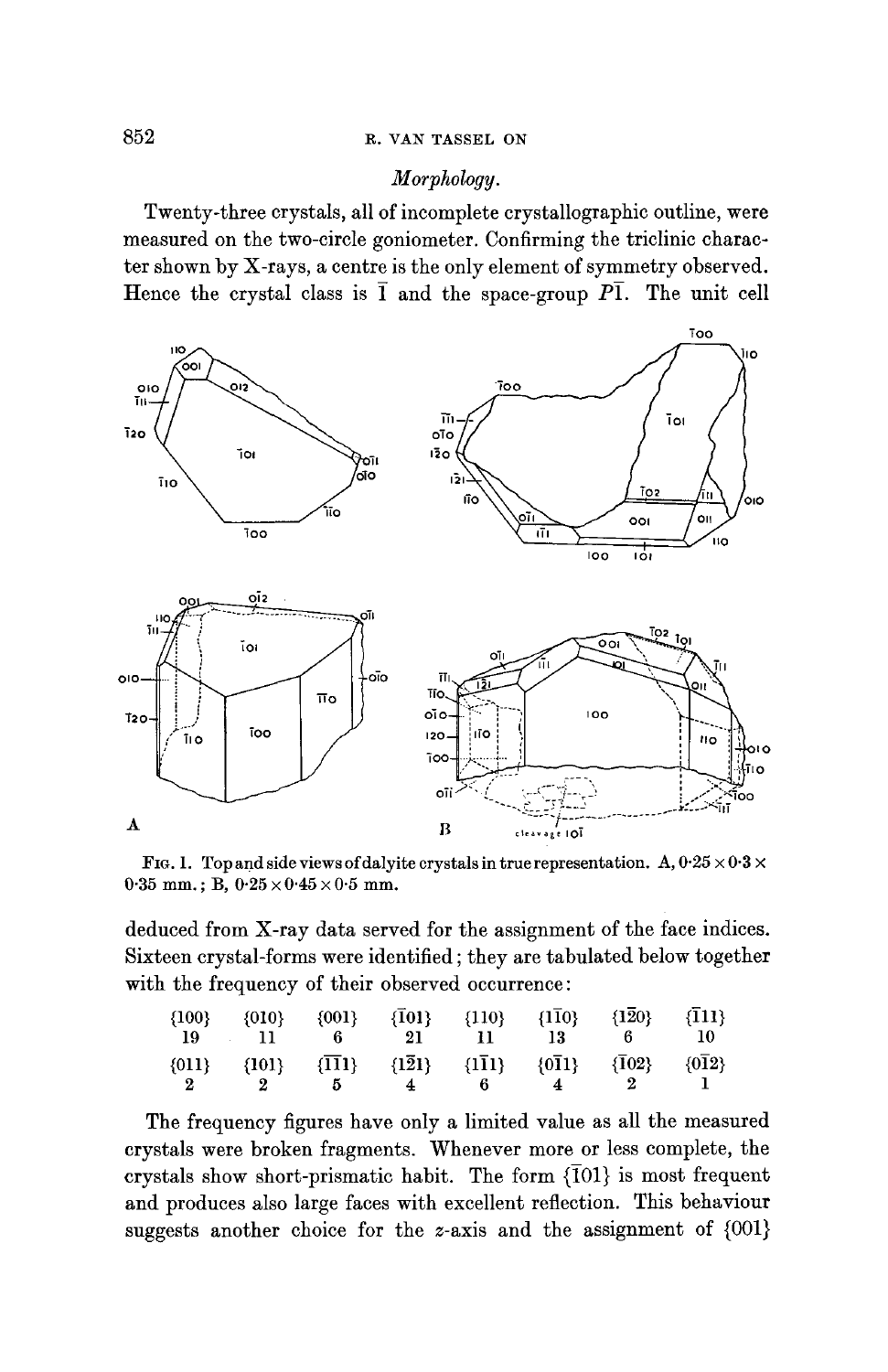indices to the form, but in view of the  $X$ -ray data and the conventional rules, the indices tabulated above are assigned in the present study. The forms  ${1\overline{10}}$  and  ${100}$  are also important; somewhat less so are  ${010}$  and  ${110}$ , while  ${120}$  is narrow.  ${001}$  is irregular in behaviour. The forms  $\{\bar{1}11\}$ ,  $\{\bar{0}\bar{1}1\}$ ,  $\{\bar{1}\bar{1}1\}$ ,  $\{\bar{1}\bar{2}1\}$ ,  $\{011\}$ , and  $\{\bar{1}\bar{1}1\}$  usually produce small good faces; {101} and {102} are narrow. The form {012} is rather doubtful as it has only once been observed with bad reflection. The good cleavages are  $\{101\}$  and  $\{010\}$ , and less distinct  $\{100\}$ .

Two-circle goniometer angles, measured on the two most complete crystals, shown in fig. 1, are given in table I.

|                             |                    | Crystal A.         |             | Crystal B        |                |                |  |
|-----------------------------|--------------------|--------------------|-------------|------------------|----------------|----------------|--|
| Face.                       | ρ.                 | ф.                 | Reflection. | ρ.               | ф.             | Reflection.    |  |
| (101)                       |                    |                    |             | $58^{\circ}$ 14' | $27^\circ$ 51' | bad            |  |
| (100)                       |                    |                    |             | 90<br>15         | 17<br>38       | perfect        |  |
| (001)                       | $31^{\circ}$ $00'$ | $46^{\circ}$ $01'$ | bad         | 30<br>59         | 46<br>25       | good           |  |
| (110)                       | 89<br>40           | 59<br>51           | good        | 89<br>54         | 51<br>55       | good           |  |
| (010)                       | 89<br>33           | -00<br>90          | good        | 89<br>54         | 90<br>00       | good           |  |
| $(\overline{1}02)$          |                    |                    |             | 17<br>—          | 106            | very bad       |  |
| (111)                       | 51<br>22           | 118<br>-48         | good        | 50 54            | 118<br>-45     | good           |  |
| (120)                       | 90<br>03           | 121<br>11          | bad         |                  |                |                |  |
| (110)                       | 89<br>43           | 146<br>46          | good        | 90 04            | 147<br>00      | bad            |  |
| (101)                       | 31<br>26           | 169<br>12          | perfect     | 14<br>31         | 169<br>35      | good           |  |
| (100)                       | 89<br>57           | 20<br>197          | good        | 04<br>90         | 197<br>36      | good           |  |
| $(II\bar{I})$               |                    |                    |             | $-56\,$<br>02    | 170<br>24      | good           |  |
| $(\overline{11}0)$          | 90 03              | 232 02             | good        | 90<br>07         | 232<br>25      | good           |  |
| $(\overline{11})$           |                    |                    |             | 46<br>34         | 235<br>45      | good           |  |
| $(1\overline{21})$          |                    |                    |             | 37<br>$-55$      | 253<br>26      | good           |  |
| $(0\overline{1}0)$          | 90<br>- 03         | 269<br>46          | good        | 19<br>90         | 270<br>17      | good           |  |
| $(0\overline{1}1)$          | 34 49              | 306<br>41          | bad         |                  |                |                |  |
| $(1\overline{2}0)$          |                    |                    |             | 29<br>90         | 301<br>45      | bad            |  |
| $(1\bar{1}0)$               |                    |                    |             | 29<br>90         | 327<br>30      | good           |  |
| $(1\overline{2}1)$          |                    |                    |             | 62<br>14         | 319<br>39      | good           |  |
| $(1\bar{1}1)$               |                    |                    |             | 36<br>55         | 350<br>47      | good           |  |
| (10 $\overline{\text{I}}$ ) |                    |                    |             | $^{\rm -31}$     | 355            | bad (cleavage) |  |
| $(0\bar{1}2)$               | 21<br>57           | 319 01             | very bad    |                  |                |                |  |

TABLE I. Measured two-circle angles of dalyite.

The better readings, selected among the available data on all the measured crystals, were used for the calculation of the axial angles and ratios:

|                 | Limits.                            | Number. | Average.         |
|-----------------|------------------------------------|---------|------------------|
| $(100)$ $(101)$ | $62^{\circ}$ 32'-62 $^{\circ}$ 45' | 8       | $62^{\circ}$ 38' |
| $(110)$ $(101)$ | $60\quad 53 - 61\quad 06$          | 7       | 61 01            |
| $(110)$ $(100)$ | $50\quad 30 - 50\quad 46$          | 5       | 50 37            |
| $(001)$ $(101)$ | $53\ \ 57 - 54\ \ 16$              | 4       | 54 05            |
| (100) (010)     | $72.30 - 72.39$                    | 6       | 72 33            |
|                 |                                    |         |                  |

 $a:b:c = 0.958:1:0.899$ ,  $\alpha$  106° 19',  $\beta$  112° 25',  $\gamma$  99° 08'.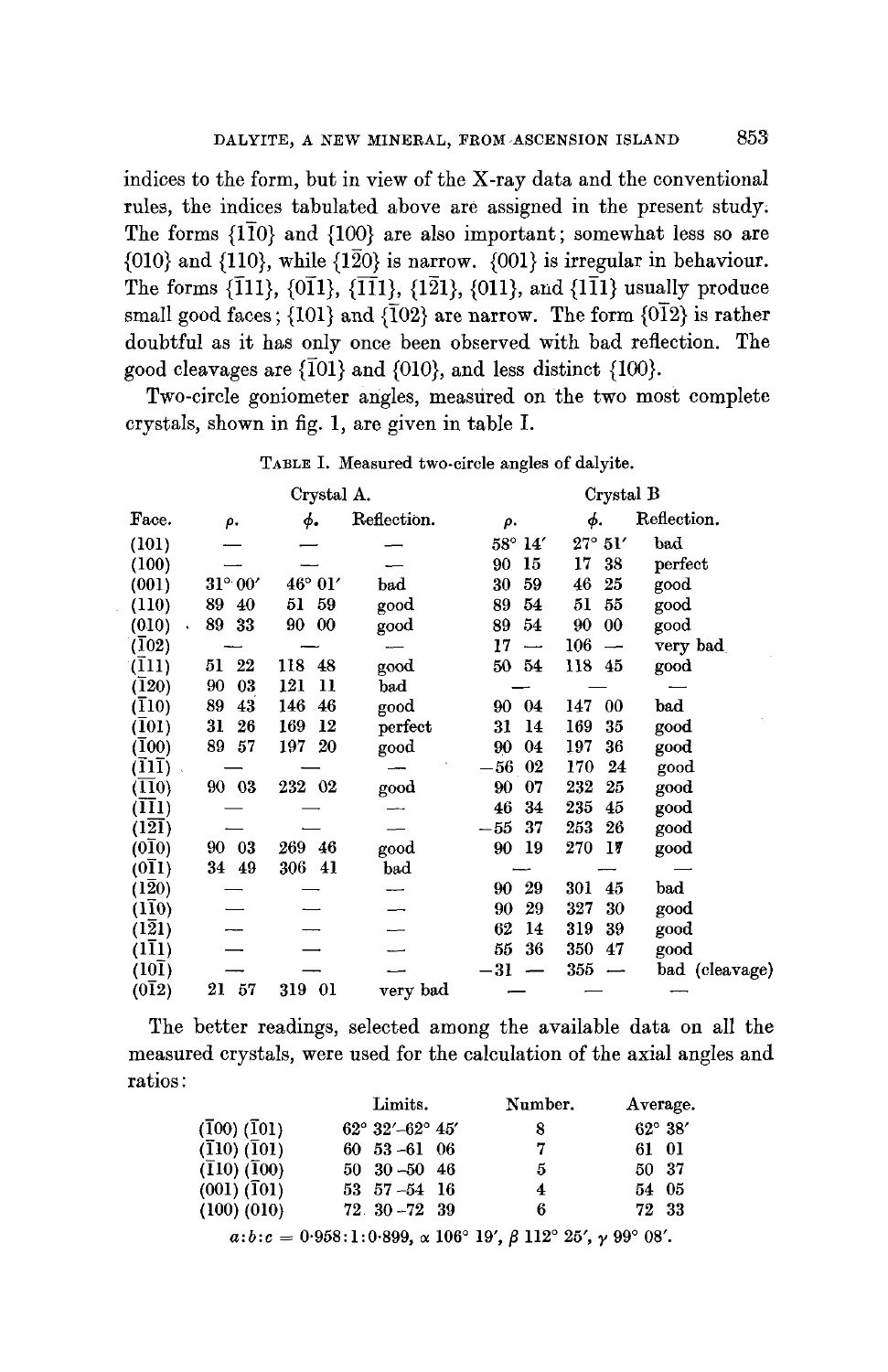These goniometric data are in satisfactory agreement with the cell constants obtained from X-rays:

 $a:b:c = 0.970:1:0.906$ ,  $\alpha$  106°,  $\beta$  113 $\frac{1}{2}$ °,  $\gamma$  99 $\frac{1}{2}$ °.

Table II summarizes a selection of interfacial angles (mean values), measured on the crystals and calculated from the established parameters.

TABLE II. Measured and calculated interfacial angles of dalyite.

|                            | Meas.     | Calc.            |                 | Meas.            | Calc.            |
|----------------------------|-----------|------------------|-----------------|------------------|------------------|
| $(001)$ $(100)$            | 63° 27'   | $63^{\circ}$ 17' | $(001)$ $(111)$ | $48^{\circ} 33'$ | $48^{\circ} 50'$ |
| $(001)$ $(010)$            | -09<br>68 | 68<br>-01        | $(101)$ $(111)$ | 42 21            | 42 17            |
| $(100)$ $(110)$            | 57<br>37  | 37<br>57         | $(001)$ $(111)$ | 77<br>15         | 77 15            |
| (110) (010)                | 34 36     | 34 36            | (001) (011)     | 48<br>43         | 48 45            |
| $(110)$ $(120)$            | 25 07     | 25 10            | $(101)$ $(121)$ | 90<br>-00        | 90<br>-03        |
| (110) (010)                | 56 53     | 56.<br>-50       | $(001)$ $(121)$ | 64<br>50         | 64 37            |
| (101) (110)                | 76 18     | 76 19            | (101) (111)     | 86<br>49         | 86 51            |
| $(001)$ $(110)$            | 59 04     | 59<br>-10        | $(001)$ $(111)$ | 43<br>-26        | 43 24            |
| $(101)$ $(120)$            | 69<br>-05 | 13<br>69         | $(001)$ $(101)$ | 29<br>58         | 30 01            |
| $(001)$ $(\overline{1}20)$ | 82<br>42  | 82<br>$22\,$     | (101) (101)     | 84<br>03         | 84 06            |
| $(101)$ $(\bar{1}11)$      | 31<br>37  | 37<br>33         | $(001)$ $(102)$ | 26<br>-38        | 27<br>08         |

Twinning is not rare, as among the 23 crystals isolated for goniometric measurements, four were twinned. They form normal twins with (100) as composition plane. Some of the measured angles (single readings) are compared with the calculated values:

|                                                     | Meas. Calc. |                                                             | Meas.          | Calc.            |
|-----------------------------------------------------|-------------|-------------------------------------------------------------|----------------|------------------|
| $(\overline{1}01) (\overline{1}01)$ 54° 40′ 54° 44′ |             | $(\bar{1}11) (\bar{1}11)$                                   | $17^\circ 42'$ | $17^{\circ} 34'$ |
| (001) (001) 53 04 53 26                             |             | $(\overline{1}10)\,(\overline{\overline{1}10})$ 78 54 78 46 |                |                  |
| (010) (010) 35 03 34 54                             |             | (110) (110) 110 24 110 48                                   |                |                  |

#### *Optical properties.*

The refractive indices determined by the immersion method are  $\alpha$  1.575,  $\beta$  1.590,  $\gamma$  1.601, all  $\pm$  0.002. The optic axial angle measured on the universal stage is negative with  $2V 72^{\circ} \pm 2^{\circ}$ . Dispersion is very weak with presumably  $v < r$ . Using crystals with identified faces the optical orientation was determined on the universal stage:  $\alpha$ , acute bisectrix, is nearly parallel to the c-axis ( $\alpha$ :  $c = 7^{\circ}$ ), and the axial plane forms an angle of  $18^{\circ}$  with (100), which is also the twin plane. Fig. 2 illustrates the crystallographic and optical orientation.

Inclusions are occasionally observed in the crystals of dalyite: (1) isotropic, highly refractive, orange, transparent octahedra of  $60-100\mu$ ; (2) swarms of very thin needles of futile (?), and small cavities with crystalline outline of  $8-40\mu$  are present, often filled with a bubble. The octahedral mineral, isolated by Dr. S. O. Agrell, has a cell size of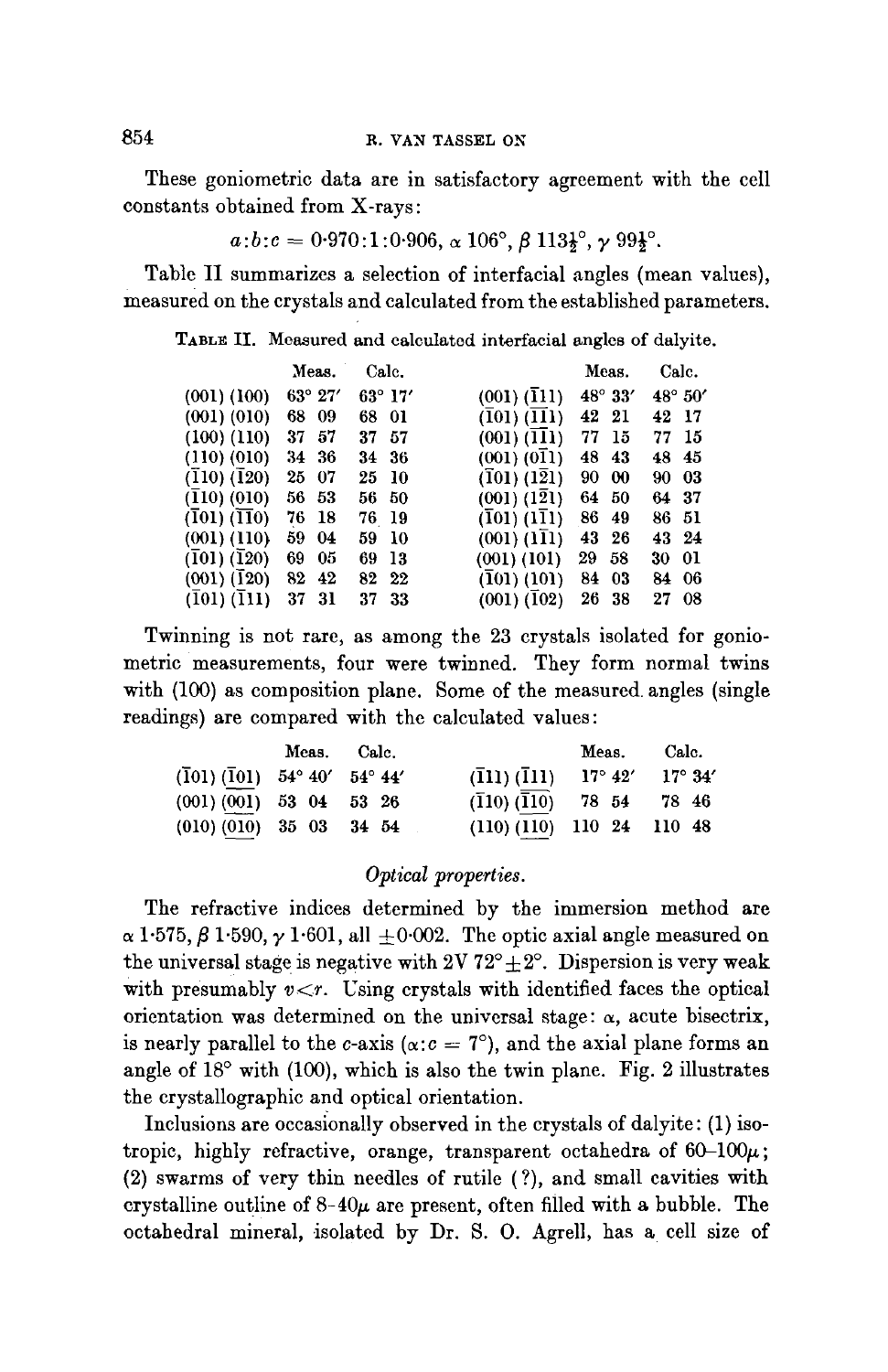$10.4$  Å, as determined from X-ray oscillation photographs and is to be regarded as a member of the pyrochlore group.



FIG. 2. Stereographie projection of crystal forms and optical orientation, and ideal sections perpendicular to the prism zone in single and twin crystals,  $\alpha$ :  $c = 7^\circ$ .

#### *Chemical composition.*

The small amount of available material required special care and the use of micro-methods. Spectrographic investigation, based on arc emission and on visual evaluation of step-sector spectrograms, permitted a semi-quantitative determination. Mixtures of known and similar composition were prepared for comparison and only mineral fragments individually tested and optically free from inclusions, were selected for arcing. Potassium, zirconium, and silicon are the main constituents. Sodium was estimated at about  $1\%$  Na<sub>2</sub>O. Be, Mn, Sr, Li, Cs, Rb, and F were not detected (limit of sensitivity about  $0.001\%$ , except for Cs and  $F$  0.05 %). Other elements were identified, but occur only in negligible amounts.

The evaluation of absolute line intensities permitted the determination of the main constituents, within the stated limits of error, as follows : K<sub>2</sub>O 16 $\pm$  3%, ZrO<sub>2</sub> 20 $\pm$  5%, SiO<sub>2</sub> 55 $\pm$  6%. These constitute almost exclusively the whole mass and molecular ratios based on these figures are  $K_2O$  1.05 $\pm$ 0.2,  $ZrO_2$  1 $\pm$ 0.25,  $SiO_2$  5.6 $\pm$ 0.6. In addition, the neighbouring lines Si 2987-Zr 2985 provide a suitable pair for relative evalua~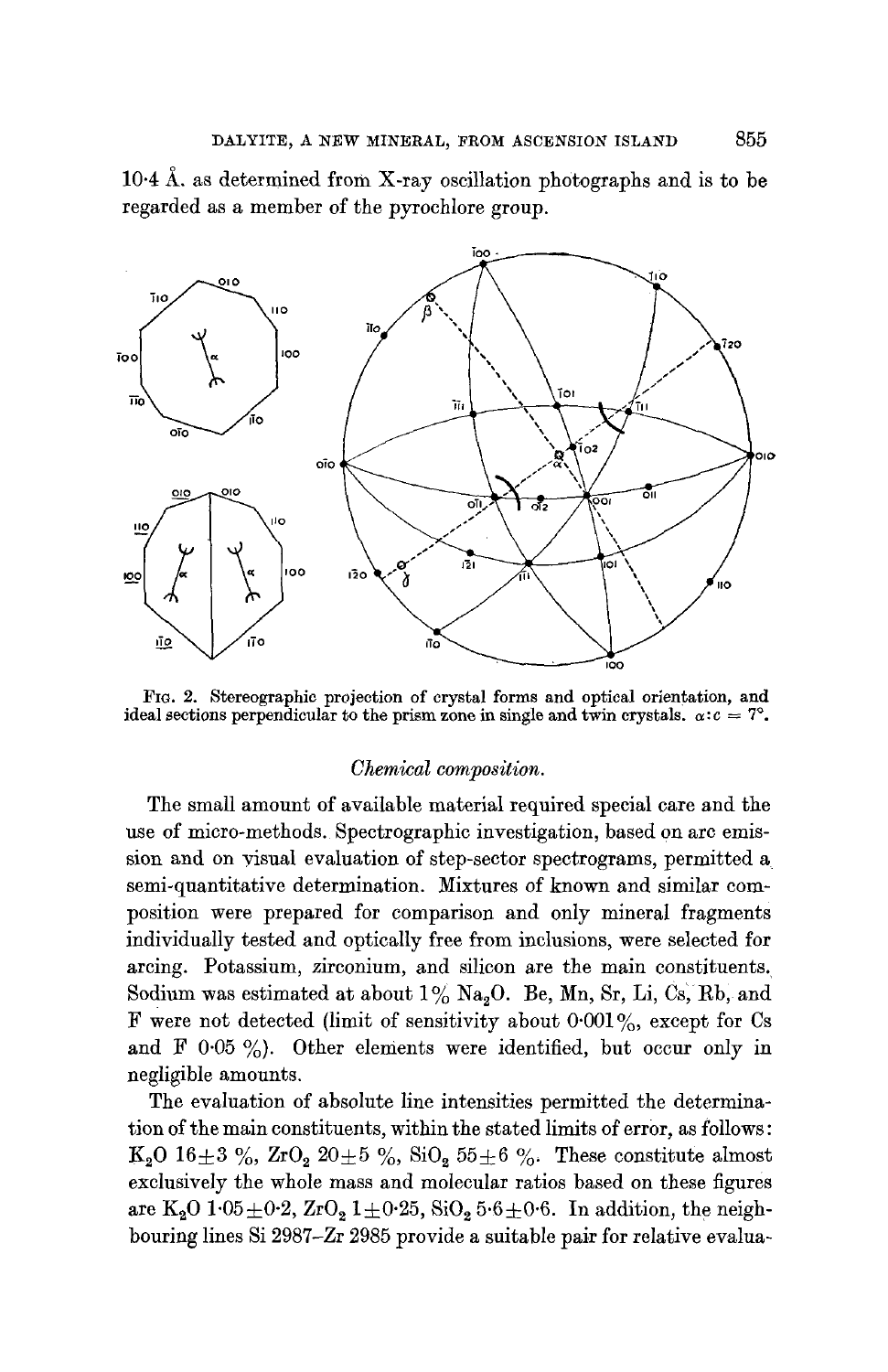tion according to the internal method. In this way the ratio  $ZrO_2$ :  $SiO_2$ is found to be 1:  $5.5 \pm 0.5$ . A compound with the formula  $K_2O.ZrO_2$ .  $5\mathrm{SiO}_2$  has in its simplest expression a molecular weight of  $517.7$  against 577.8 for  $K_2O.ZrO_2.6SiO_2$ . As the figure of 582 was determined from X-ray data, the latter formula appears quite probable, hence the unit cell contains one molecule.

The conclusions drawn from the spectrographic data are satisfactorily supported by a microehemical analysis subsequently completed by Dr. M. H. Hey on 22 mg. of the mineral. The interpretation of the analytical results given in table III leads to the formula  $K_2ZrSi_6O_{15}$ , where sodium replaces a part of the potassium. Zirconium was weighed as  $ZrO<sub>2</sub>$  and any hafnium will not alter sensibly the molecular ratio  $SiO<sub>2</sub>:(Zr,Hf)O<sub>2</sub>:K<sub>2</sub>O$ , as the zirconium content, spectrographically determined on characteristic lines, cannot be less than 15 %. Dr. Hey has preserved the crude  $ZrO<sub>2</sub>$  and hopes eventually to have the Hf: Zr ratio determined.

|                   |           |            | Mol. ratios. | Oxygens. | Metals. | Metals on a<br>basis of 150. |
|-------------------|-----------|------------|--------------|----------|---------|------------------------------|
| SiO <sub>2</sub>  | $\ddotsc$ | 61.85      | 1030         | 2060     | 1030    | 5.95                         |
| ZrO <sub>2</sub>  | $\cdots$  | $21 - 70$  | 176          | 352      | 176     | $1-01$                       |
| $K_{2}O$          |           | 14.60      | 155          | 155      | 310     | 1.79<br>2.11                 |
| Na <sub>2</sub> O | $\cdots$  | 1.75       | 28           | 28       | 56      | 0.32                         |
| $Te_{2}O_{3}$     | $\cdots$  | 0.37       |              |          |         |                              |
| H <sub>2</sub> O  |           | 0.64       |              |          |         |                              |
|                   |           | $100 - 91$ |              |          |         |                              |

Dalyite is unaffected by warm concentrated nitric acid but is slowly attacked by cold, and readily dissolved by hot hydrofluoric acid. Only when the full heat of a mekker burner is applied does dalyite show a change. Under this treatment very tiny, highly refringent prisms with straight extinction and positive elongation ( ? zircon) appear along with glass. Dalyite is chemically most nearly related to wadeite,<sup>1</sup> but it is much richer in silica and simpler in composition. Moreover, the crystallographic properties are entirely different.

## *Powder pattern of dalyite.*

: For identification purposes an X-ray powder photograph has been taken using copper radiation with nickel filter on a camera of 19 cm. diameter. A print is reproduced in fig. 3. As the pattern is very com-

<sup>&</sup>lt;sup>1</sup> R. T. Prider. Some minerals from the leucite-rich rocks of the West Kimberley area, Western Australia. Min. Mag., 1939, vol. 25, pp. 373-387.